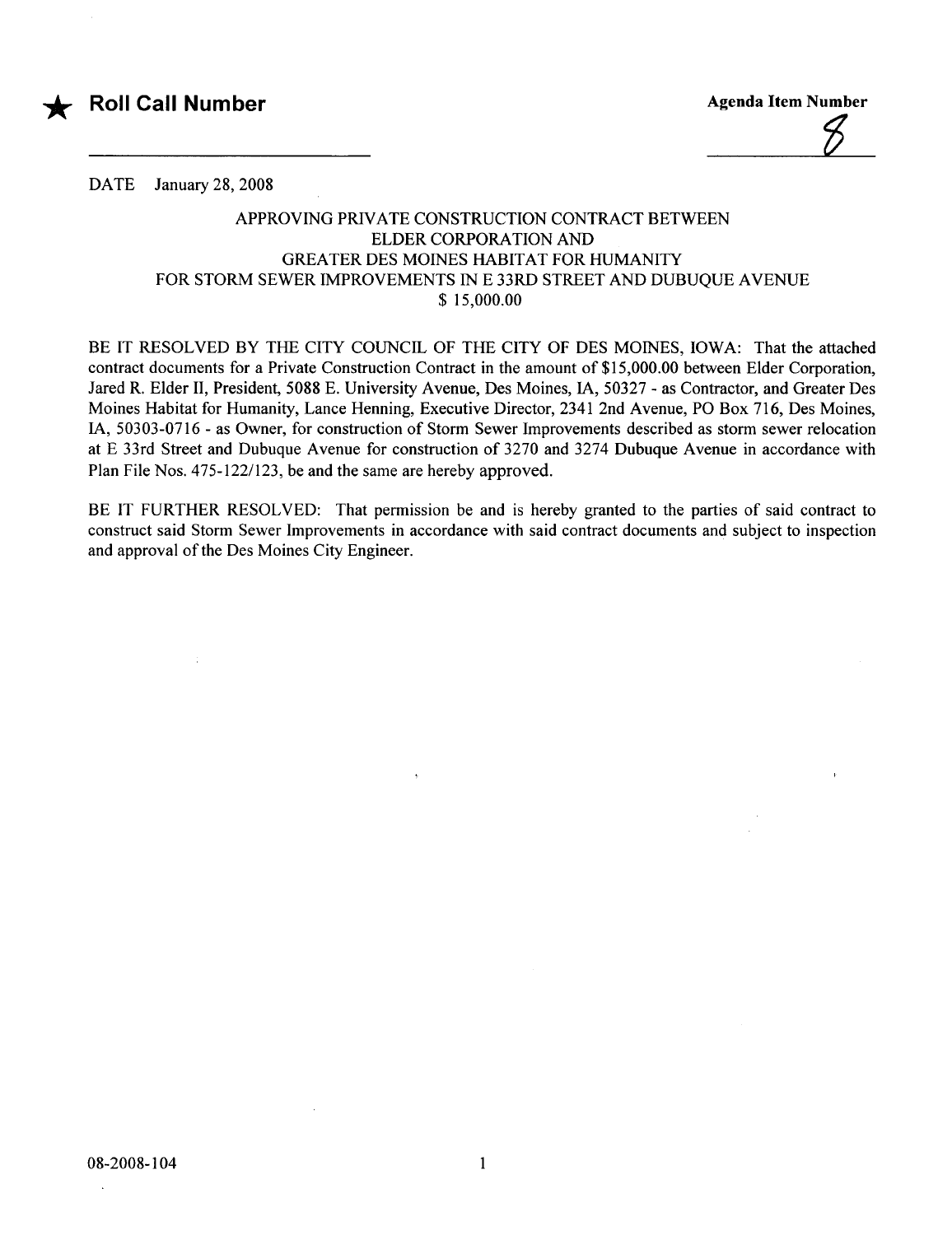

DATE January 28, 2008

Activity ID: 08-2008-104

Moved by to adopt.

FORM APPROVED:

<u>Wurkeen</u> Vander over

Deputy City Attorney

Funding Source: All project costs are to be paid by the Owner(s), Greater Des Moines Habitat for Humanity



| <b>COUNCIL ACTION</b> | <b>YEAS</b> | <b>NAYS</b> | <b>PASS</b> | <b>ABSENT</b>              | I, Diane             |  |
|-----------------------|-------------|-------------|-------------|----------------------------|----------------------|--|
| <b>COWNIE</b>         |             |             | certify tl  |                            |                      |  |
| <b>COLEMAN</b>        |             |             |             |                            | above da<br>adopted. |  |
| <b>HENSLEY</b>        |             |             |             |                            |                      |  |
| <b>KIERNAN</b>        |             |             |             |                            |                      |  |
| <b>MAHAFFEY</b>       |             |             |             |                            |                      |  |
| <b>MEYER</b>          |             |             |             | <b>IN WIT</b><br>and affix |                      |  |
| <b>VLASSIS</b>        |             |             |             |                            |                      |  |
| <b>TOTAL</b>          |             |             |             |                            |                      |  |
| <b>MOTION CARRIED</b> |             |             |             | <b>APPROVED</b>            |                      |  |
|                       |             |             |             |                            |                      |  |
|                       |             |             |             |                            |                      |  |
|                       |             |             |             |                            |                      |  |
|                       |             |             |             | Mayor                      |                      |  |

Diane Rauh, City Clerk of said City Council, hereby ertify that at a meeting of the City Council, held on the bove date, among other proceedings the above was

WITNESS WHEREOF, I have hereunto set my hand nd affixed my seal the day and year first above written.

 $\ddot{\phantom{a}}$ 

City Clerk